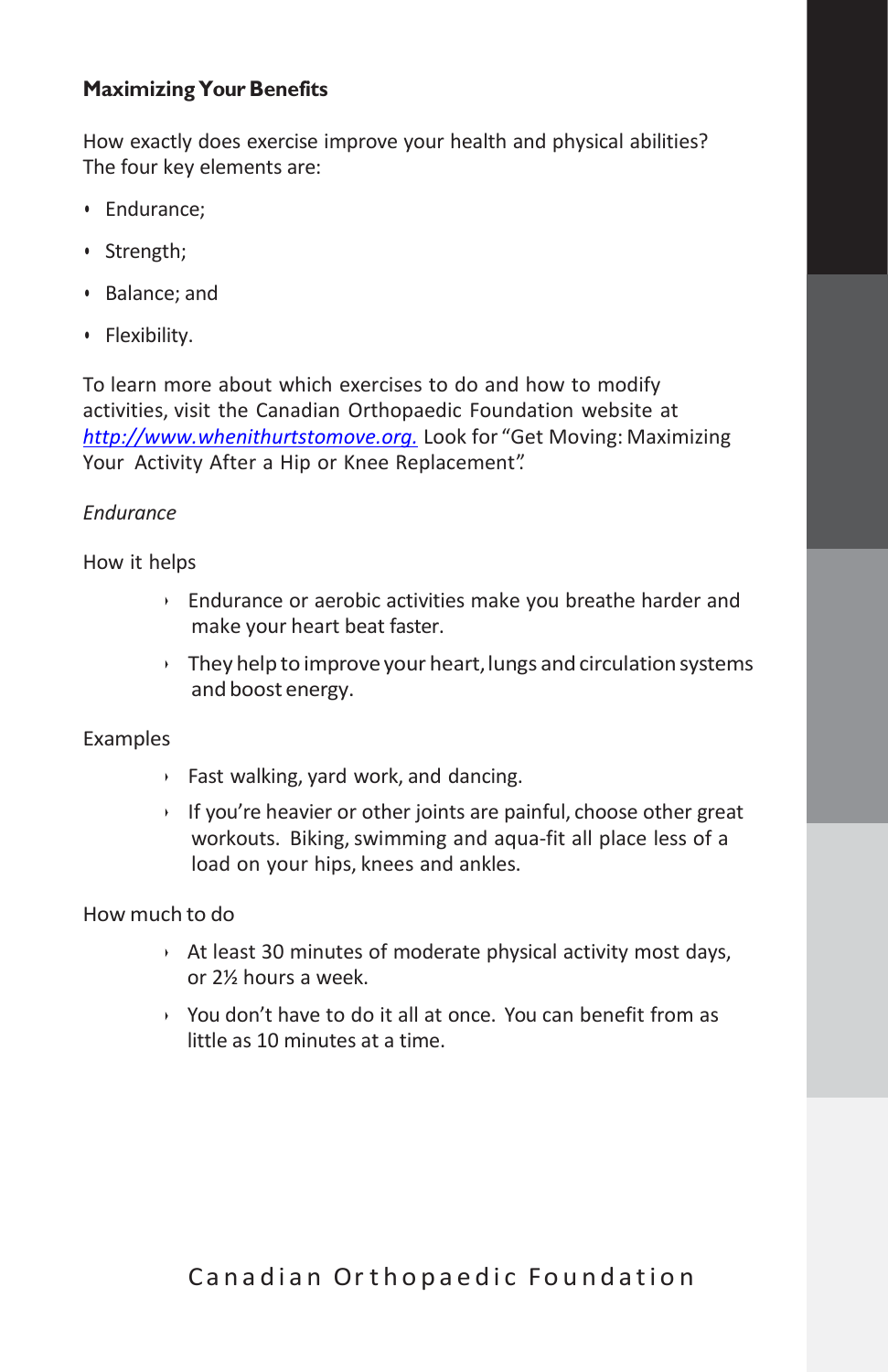## *Strength*

How it helps

- $\rightarrow$  Strength activities help prevent you from losing muscle as you age.
- $\rightarrow$  Strong muscles make everyday activities easier, like getting out of a chair or doing stairs.
- $\rightarrow$  People who've had a hip replacement or who have osteoarthritis (hip or knee) often get weakness in the front thigh and side hip muscles. Strengthening these muscles can help you to reduce pain, walk normally, and improve balance and function.

## Examples

 $\rightarrow$  Weights, resistance bands, and activities such as heavy gardening.

## How much to do

- $\rightarrow$  A new joint can improve mobility, but it won't make your muscles strong. Do strengthening exercises two or more days a week. Don't work the same muscles two days in a row.
- ‣ Certain muscles let you stand longer and walk a distance: front thigh, side hip, and calf. For those, build up to 30 repetitions without stopping.
- ‣ For other muscle groups, build up to 10-15 repetitions of each activity.

## *Balance*

How it helps

- ‣ Balance exercises help to prevent falls.
- $\rightarrow$  Many leg strengthening exercises also will improve your balance.

## Examples

 $\rightarrow$  Standing on one foot, walking on your heels or toes, toe raises, andTai-Chi.

## How much to do

- $\rightarrow$  2-3 times a week, or as often as you like.
- $\rightarrow$  Start by using a counter, wall or chair for support. To challenge yourself, try to hold less for support, eventually not holding on at all.

Rec overy From A Hip Fracture - Information For Patients